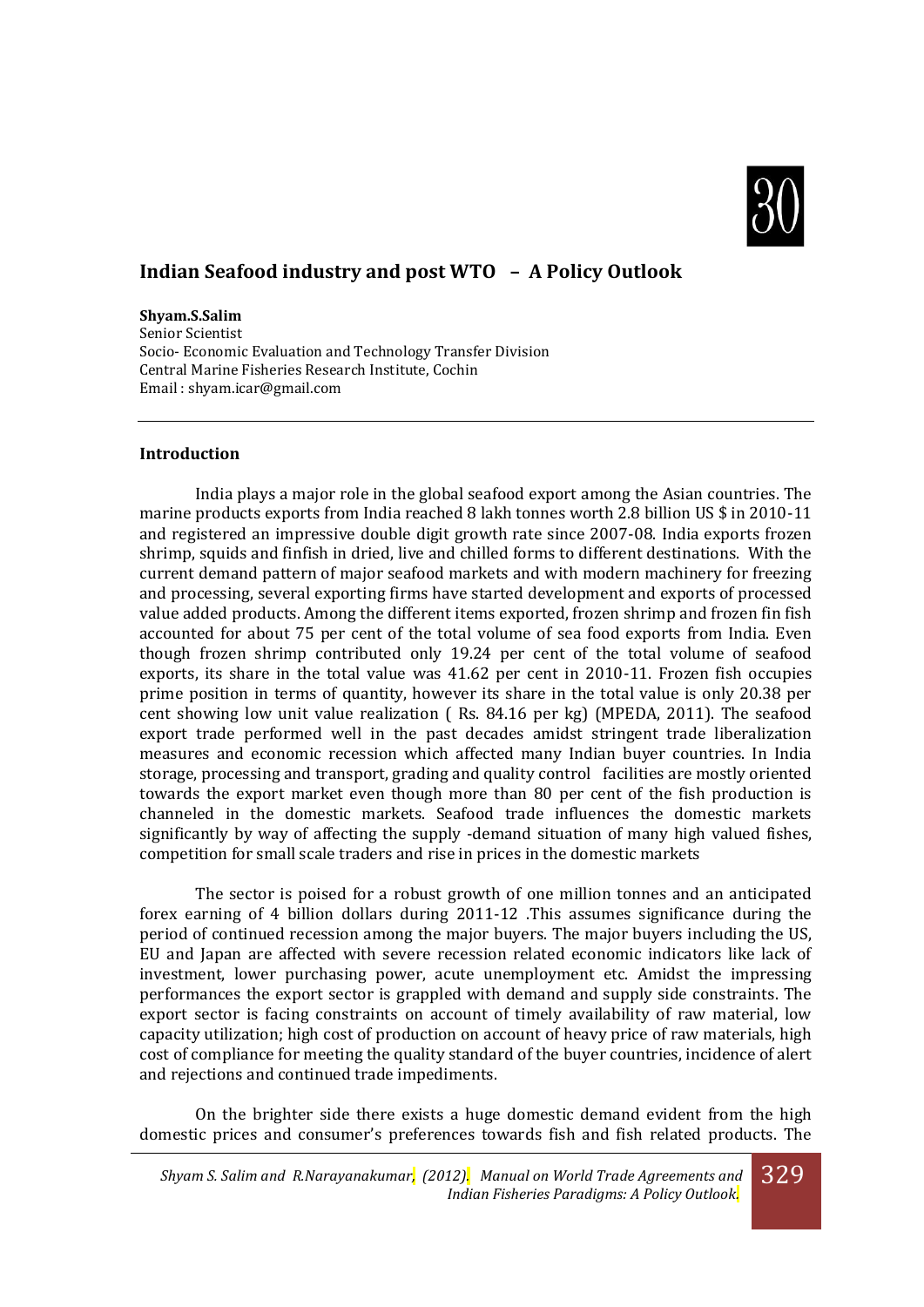export markets are buyer driven with buyers being the 'price makers'. In the context of numerous trade limiting impediments and stringent quality control, the continued spurt in domestic demand would definitely increase the options available with the exporters to harness on added revenue with minimal transaction cost.

The paper analyses the Indian seafood industry in the wake of WTO with the emerging paradigms and different perspectives by analyzing the seafood trade in terms of performance and highlights the various bottlenecks facing the sector. The paper also suggests guidelines for the future through an efficient value chain model incorporating the domestic markets

#### **Data and Methodology**

#### **SWOL analysis**

SWOL analysis (Strengths, Weaknesses, Opportunities and Limitations) was done to assess the strengths, weaknesses, opportunities and limitations of fisheries trade in India which would give the present status and help in prediction of the future potentials of fisheries trade. The SWOL ultimately help in enhancement of trade domains and to exploit diversified commodities and with newer trade partners. The Strength and weakness are inherent to the system and showcase the present state of affairs whereas the opportunities and limitations highlight the future. The analysis of the strengths, weaknesses, opportunities and limitations are very important to upgrade the capacity of the export trade sector, since it helps in problem identification, planning, decision making, appropriate technology implementation, precautionary measures for accelerating fish production at sustainable level etc. The analysis of the strengths, weaknesses, opportunities and limitations are very important for improving, upgrading and revamping the fish trade scenario since it helps in problem identification, planning, decision making, adoption of appropriate technologies and developing measures for long term sustenance of the sector.

 Different types of data consisting of time series data for marine product exports collected from MPEDA, cross sectional data on exporter's responses and panel data for domestic prices of marine fishes were collected. Appropriate econometric tools were employed to substantiate the results.

#### **Reflections and Perspectives** :

The reflections and perspectives under the SWOL framework is discussed under the following heads . The strengths, weaknesses, opportunities and limitations of fish trade in India based on various econometric analysis and observations are discussed in this section.

| <b>Strengths</b><br>(i) Resource abundance / endowment<br>Increased commodity diversification<br>(ii)<br>(iii) Improved geographic concentrations | <b>Weakness</b><br>Exorbitant cost of production<br>(i)<br>(ii) Low capacity utilization<br>(iii) Constraints in value addition<br>(iv) Deficiencies in the value chain<br>constituents |
|---------------------------------------------------------------------------------------------------------------------------------------------------|-----------------------------------------------------------------------------------------------------------------------------------------------------------------------------------------|
| (iv) Strong institutional support and linkages<br><b>Opportunities</b>                                                                            | <b>Limitations</b>                                                                                                                                                                      |
| Emergence of candidate species<br>(i)<br>(ii) Augmented domestic market<br>(iii)Changed world economic order                                      | (i)<br>Unsustainable fishing practices<br>Technological constraints in<br>(ii)<br>aquaculture                                                                                           |

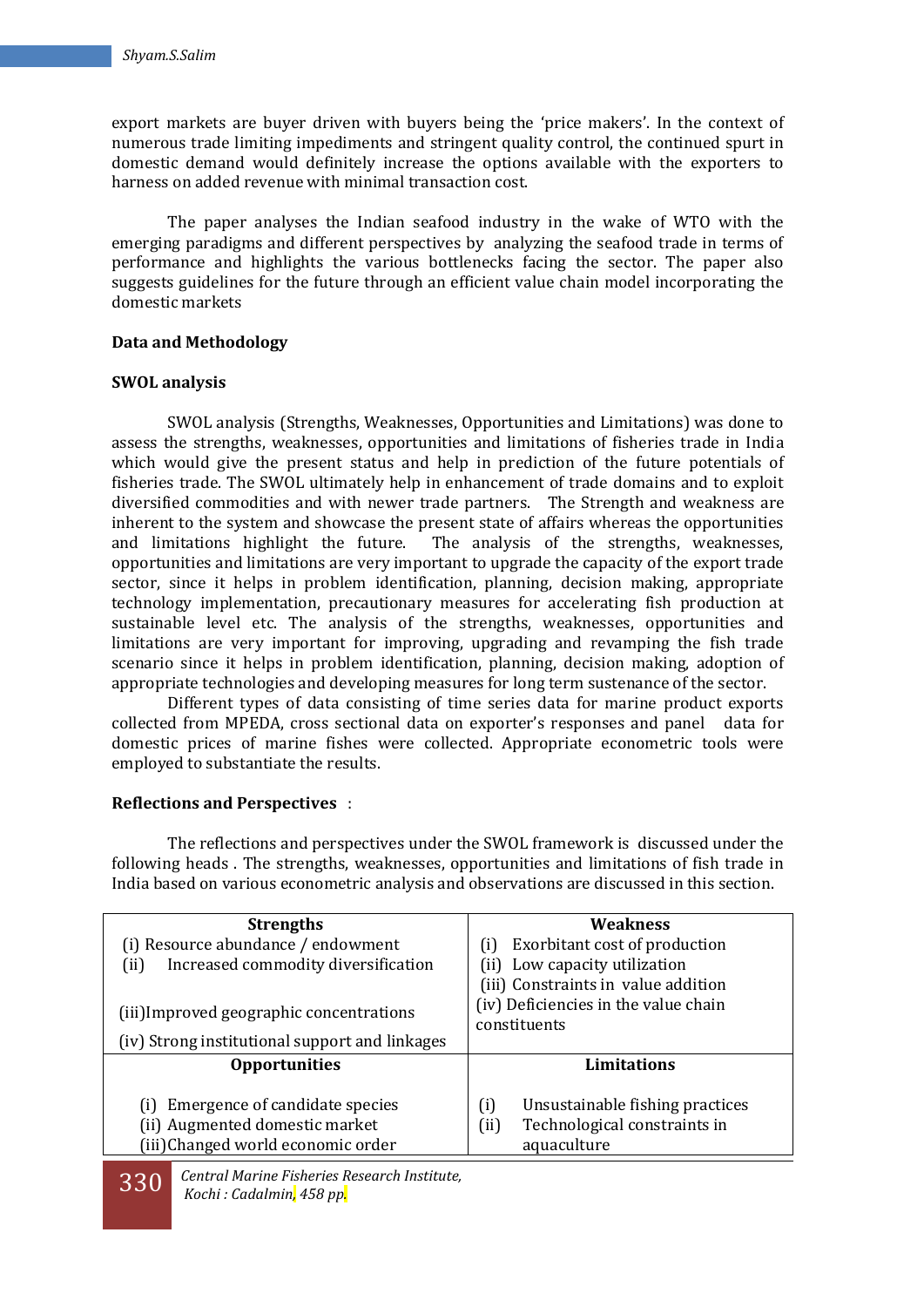| (iv) Ecolabelling and certification | (iii)<br>(iv) | Continued trade impediments<br>Poor market information system |
|-------------------------------------|---------------|---------------------------------------------------------------|
|                                     |               |                                                               |

### **A. Strengths**

#### i) **Resource abundance /endowment**

India possesses abundant and varied resources both in marine and inland sectors. The fish production in the country has increased from 0.75 million tonnes (1950-51) to 7.85 million tonnes (2010-11) with increase in production of cultured fish and shrimps (Figure 1). The marine fisheries sector indicates a tropical environment with multi species-multi gear fishery. The marine fisheries landings increased from 3.73 lakh tonnes in 1947-48 to 3.32 million tonnes in 2010 .The contribution analysis of the landings indicated that the West coast contributed 67 per cent and the East coast at 33 per cent. The contribution from the four regions indicated that the North East contributed 11.4 per cent , South East 22.0 per cent ,South West 35.2 per cent and North West at 31.40 per cent .The species wise contribution indicated that the pelagic fin fishes constitute 55 per cent followed by demersals ( 26 per cent ) , crustaceans ( 15 per cent) and molluscans ( 4 per cent).

 The aquaculture sector of the country also witnessed boom with increased production of *P.monodon* and introduction of exotic species like *P.vannamei*. Eventhough the export market was initially oriented towards shrimps, lobsters and cephalopods, commodity and market diversification opened up opportunities for exports of finfishes. Groupers, mackerels, tunnies, barracudas, pomfrets, seerfishes, ribbon fishes and other fresh water fishes found a place in the export market and the finfish exports now occupy around 40 per cent of the total export volume. Expansion of fishing grounds with advancement in harvest technologies and possible fishing down the web led to capture and marketing of new varieties like puffer fish (*Lagocephalus inermis)*, yellow fin tuna and some varieties of sharks with good export potential.



Figure 30.1 . Fish production in India (1950-2010)

*Shyam S. Salim and R.Narayanakumar, (2012). Manual on World Trade Agreements and Indian Fisheries Paradigms: A Policy Outlook.*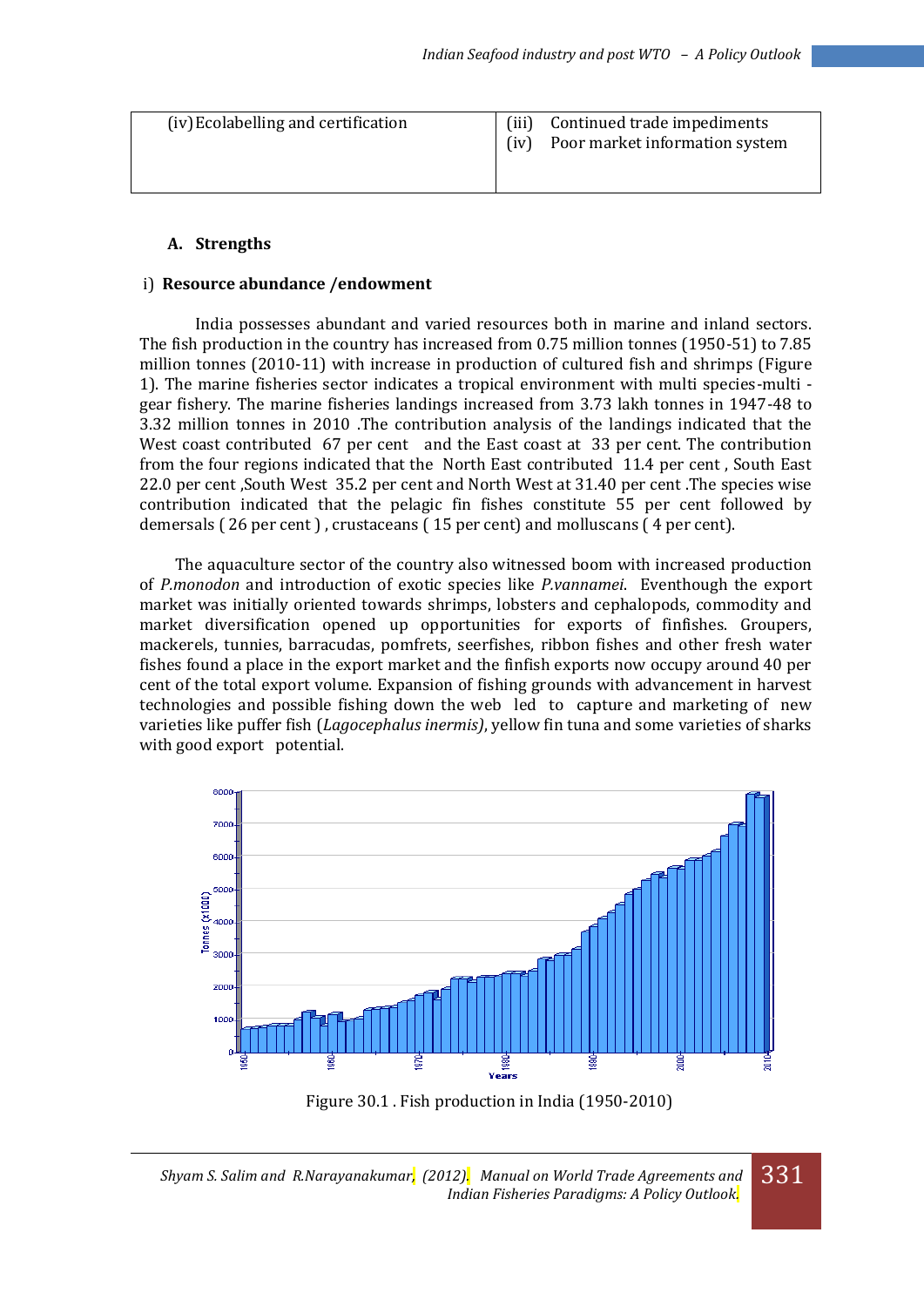### **ii. Increased commodity diversification**

The one country- one product misnomer no more exists with the Indian sea food export which has been the single largest factor contributing to the augmented export earnings .The increased commodity diversification has been one of the major strength achieved over the years. The decadal commodity diversification analysis was done for 1990, 2000 and 2010 ( Figure 2) .The results indicated that the share of frozen shrimp declined from 46 per cent to 19 per cent during 1990-2010 whereas the share of frozen fish increased from 28 per cent to 45 per cent during 1990-2000 and then declined to 38 per cent in 2010. The live and chilled items also found a place in the export basket in the past decade. The disaggregated analysis of the commodity diversification also indicated that the number of species/ product / form under each commodity also improved considerably thereby reducing the pressure of meeting buyers' requirements.



Figure 30.2 Commodity diversification for Indian exports

## **(iii) Improved Geographic concentrations**

Indian seafood products had wide spread acceptance in many of the countries like EU, US , China and other countries. Japan, USA and European Union or Western Europe were the major fish importers from India, which accounted for about 60 to 65 per cent of the volume and about 70-75 per cent in value of Indian seafood exports. Strict quality regulations imposed by US and EU and commodity diversification with finfish and other value added products led to geographic diversification and market opportunities emerged in countries like Middle East, China and South East Asian countries. Even though geographic diversification emerged with countries like Middle East and China with the strict quality regulations in US or EU, they still account for a major share (70-75 per cent) in the foreign exchange earned through our export.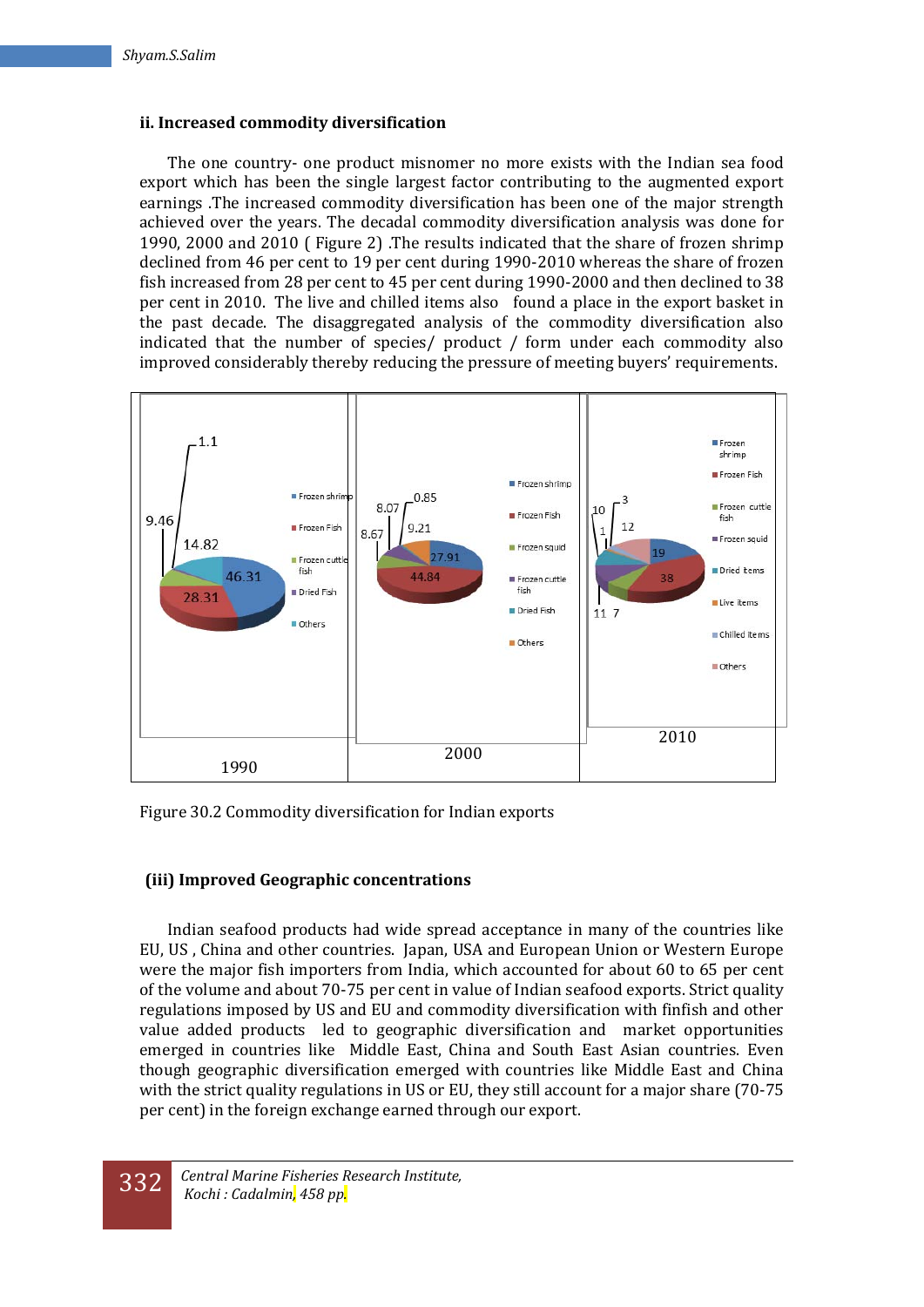The decadal geographic diversification analysis was done for 1990, 2000 and 2010 (Figure 3) and the results indicated that the share of European countries in the total volume of trade declined from 32 per cent in 1990 to 10 per cent in 2000 and again increased to 21 per cent in 2010. The share of Middle East countries increased from 4 per cent to 49 per cent during 1990-2000 and then declined to 20 per cent in 2010. The share of US declined from 12 to 6 per cent and that of Japan from 24 per cent to 9 per cent during 1990-2010 period. The improved geographic concentration offer better competitiveness for Indian seafood exports and opportunities to thrive under changed economic environment in buyer countries.



Figure 30.3 Geographic diversification for Indian exports

#### **iv) Strong institutional support and linkages**

 Indian seafood industry is well supported by various institutional agencies with regard to technological, marketing and financial requirements. The Marine Products Export Development Authority(MPEDA) is the nodal agency in promoting seafood exports through various activities like registration of infrastructure facilities for seafood export trade, collection and dissemination of trade information, projection of Indian marine products in overseas markets through participation in overseas fairs and organizing international seafood fairs in India, promotion of aquaculture for production of shrimp and prawn for export, promotion of value added seafoods and promotion of tuna fishery. In addition, it also undertakes various development measures like distribution of insulated fish boxes, putting up fish landing platforms, improvement of peeling sheds, modernization of industry such as upgrading of plate freezers, installation of IQF machinery, generator sets, ice making machineries, quality control laboratory etc. for ensuring better quality products in the export markets. The marine fishing regulation act, the aquaculture authority act and several other legislations in the country has supported the seafood export industry by way of promoting sustainable fish production. The Coastal Aquaculture Authority (CAA) has recently granted permission for culture of specific pathogen free (SPF) *L. vannamei* which is expected give an impetus to the aquaculture sector in the country in the near future.

In addition, the country has a wide network of research and development organizations which significantly contributed for the progress of the sector. There are about 8 fishery research institutes two deemed universities and a number of fisheries colleges engaged in technology development and dissemination in fisheries sector. Various research

*Shyam S. Salim and R.Narayanakumar, (2012). Manual on World Trade Agreements and Indian Fisheries Paradigms: A Policy Outlook.* 333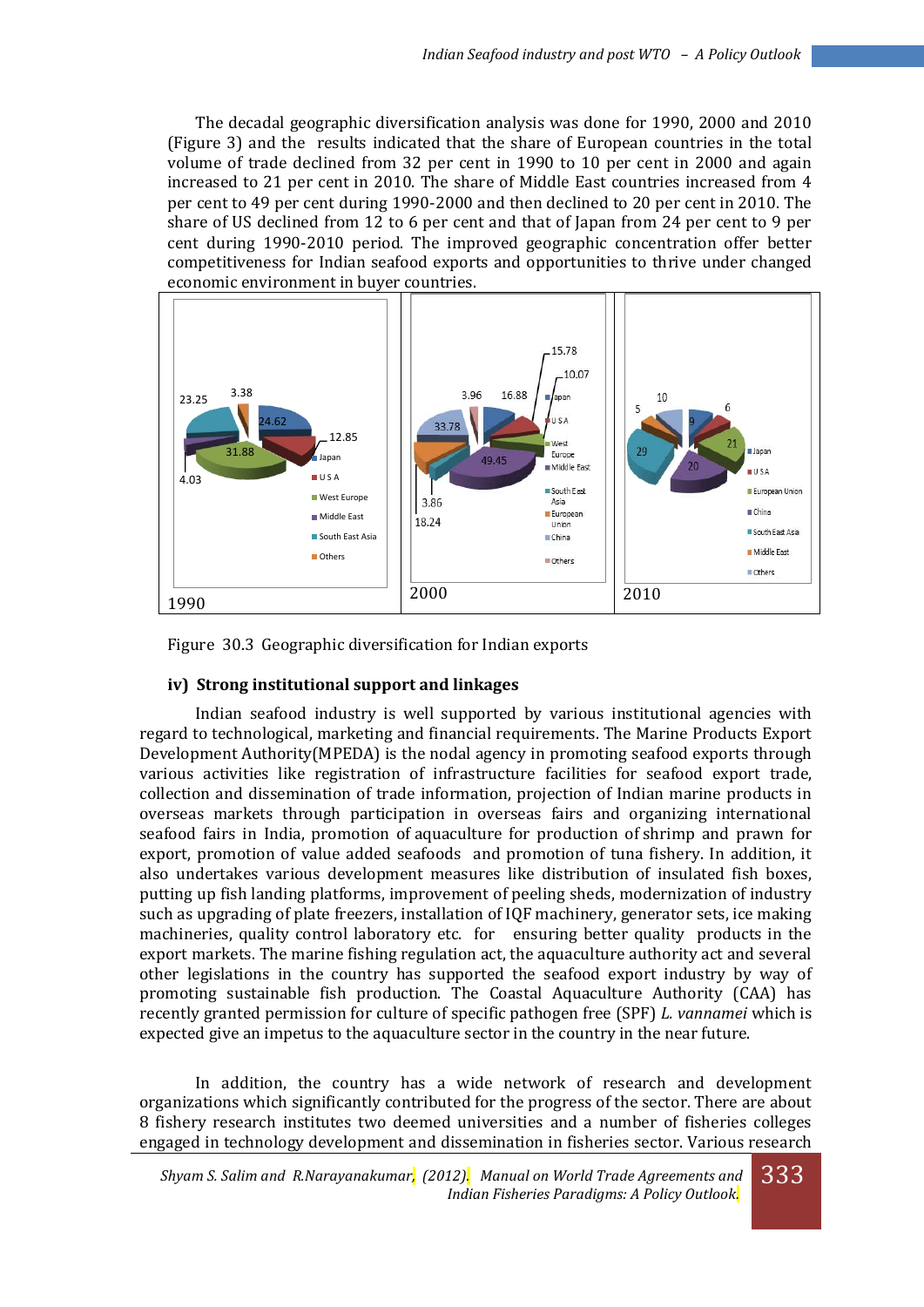institutions like CMFRI, CIFT, CIBA, CIFRI, CIFA etc provide technological support to the seafood industry. In addition, National Fisheries Development Board, Aquaculture authority, MPEDA, NIPHATT, fisheries departments of various states and other organizations work together for the promotion of the sector. The linkages between these research organizations and development departments facilitated supply of quality products, packaging materials, raw materials and market intelligence for boosting the seafood exports in the country.



Figure 30.4 Institutional supports and Linkages developed

## **B**. **Weaknesses**

## **(i) High cost of production**

There exists severe paucity of raw material due to depleted landings in marine sector and disease incidence in culture sector. The major exportable species like shrimps, lobsters and high value fishes registered a downward trend in ladings over the years. There has also been a significant reduction in shrimp production due to disease outbreak and huge cost of shrimp farming. The reduction in landings coupled with geographical separation of landings often results in irregular supply of raw material thereby resulting in non-realization of economies of scale to the different exporters. In addition, the seasonal variations in marine catches constrain the operations of the firms. During lean seasons, majority of the firms face shortage of raw materials resulting in low capacity utilization. The bigger firms either having access to backward integration or owning fishing vessels may operate to some extent but the smaller firms either lay idle or limit their operations. The peak landings in the marine capture sector generally coincide with the peak season for exports. More than 60 per cent of the landings occur during the post monsoon period which coincides with the highest export demand. Thus to restore parity between the demand and the supply, the raw materials are often purchased at exorbitant prices with even forward marketing with the boat owners . There can be chances of deterioration in quality due to non-availability and that too at affordable prices.

 The increasing demand for fish in the domestic market as a result of population and percapita income growth rates pushed up prices of many of the exportable fish varieties.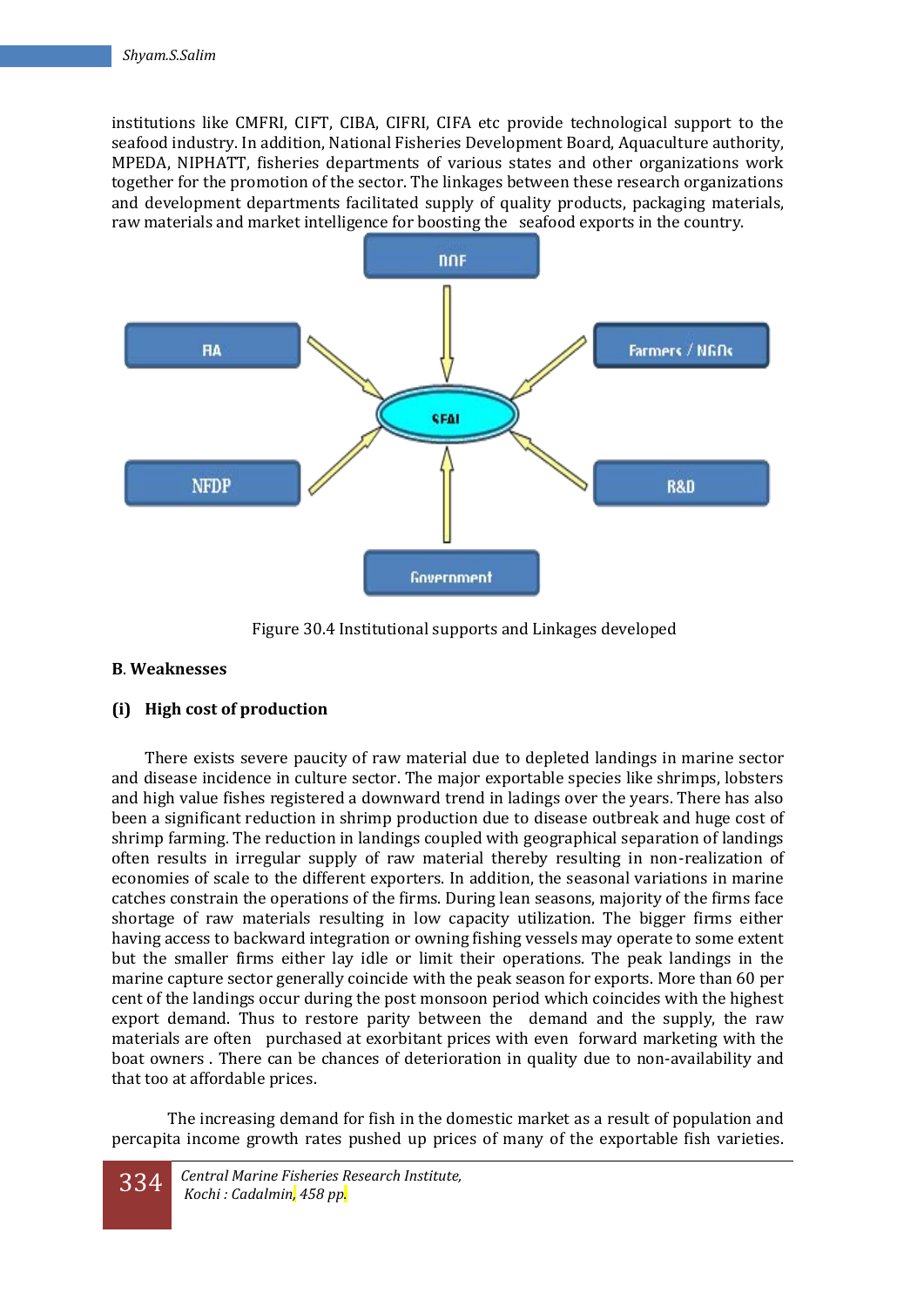The high purchase prices of the exportable species and other operating expenses like labour cost, water and electricity charges caused the cost of production to increase at exorbitant levels. In addition, the high cost of compliance for EU approval, high cost incurred for purchase at distant markets, establishment cost all resulted in higher unit cost of production and lower profit margins. The establishment cost of a processing plant increased considerably over the years due to stringent quality standards set by international trade regulations. The compliance cost for EU approval also increased manifold thus resulting in huge cost of establishment. The overall compliance cost for meeting the EU norms has been estimated at 15 to 40 per cent of the FOB value. Often the cost of investment is so huge that the break evens aren't even attained after a decade of continuance in business. The analysis of the short run and long run gains on the SPS and compliance measures by the exporter's indicated that with the huge cost of investment required for the compliance of EU approval and HACCP implementation, the gains weren't significant due to non-capacity utilization of the processing plant and lack of raw materials. The processing plants which have implemented the compliance requirements for the EU approval are yet to break even their cost of investment even after 8 -10 years on account of processing capacity utilization to the tune of 22-25 per cent.

There exists uncertainty in prices in the international market with the economic recession spreading to most of the target markets. The price uncertainties lead to delay in payments, loss in revenue and delay in realizing new markets. The uncertainty in prices often lead to additional cost of storage and the material getting delayed in shipment and increased demurages. In addition, ecolabelling and other private standards by international retailers for environmental and social purposes also results in high costs and low margins.

### **ii. Low capacity utilization**

Realization of capacity utilization of processing / exporting units was the major problem faced by many of the exporters. The reduction in landings coupled with geographical separation of landings often results in irregular supply of raw material and poor capacity utilization. In addition, seasonal variations in marine catches constrain the operations of the firms. During lean seasons, majority of the firms face shortage of raw materials resulting in low capacity utilization. The bigger firms either having access to backward integration or owning fishing vessels may operate to some extent but the smaller firms either lay idle or limit their operations. The average capacity of processing plants was found to be 32.12 tonnes whereas the utilization was only 12.10 tonnes (37.70) per cent. Analysis for the capacity utilization across different quarters showed that during the period from October - December months it was 30.39 per cent followed by January- March at 28.29 per cent. The processing plants processed minimal quantities during July-August and April-June. The average quantum of marine fish products processed per processing plant was found to be 2,781.70 tonnes per annum.

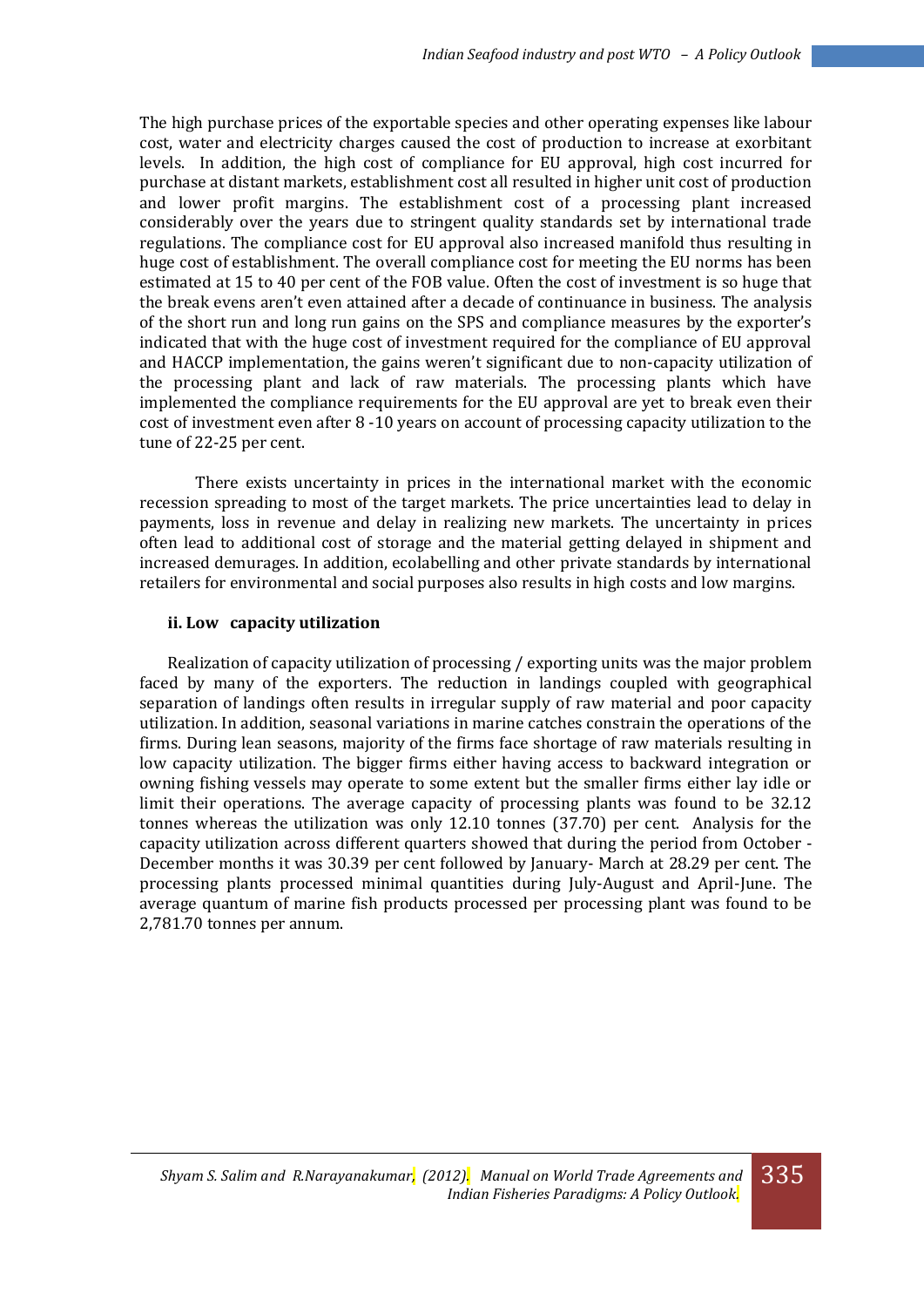## **A Snap Shot on the Capacity Utilisation**

- *Average capacity - 32.12 tonnes/day*
- *Average capacity 12.10 tonnes (37.7 per cent ) utilization*
- *Average Quantity processed- 2781.70 tonnes*
- *The average number of processing days -230 days per annum.*
- *Peak Operations - October to December (30.39) January- March (28.29)*

### **iii. Deficiencies in the value chain constituents**

Absence of quality control at primary production centres (landing centres) often results in poor quality of the products. Even though there occurred drastic changes in the marine fishing sector with advancements in harvest technologies, the facilities for onboard storage, freezing or processing are still lacking. In addition, many of our landing centers lack basic amenities including hygienic auctioning platforms, quality ice and packaging material. The quality deterioration and discard losses hinder our exports through reduced supply of raw materials.

Even though our export supply chain is well developed with good storage, processing and transport infrastructure when compared to the domestic marketing system, it is nowhere comparable with that of developed countries. The imports of fishes from other countries and re-exports which was a viable option for the exporting firms to realize capacity utilization couldn't gain momentum in the Indian seafood export industry due to import restrictions for many of the items and other factors limiting the imports. The freezing and cold storage facilities available at present in the country is not sufficient for promoting large scale imports. There are other limitations like high cost of imports and distance of warehouses from ports which restricts imports.

## **(iv ) Constraints in value addition**

 The international trade scenario is changing fast and the importers are insisting on stringent quality standards and newer types of value added and ready to eat products. Introduction of diversified seafood products in the export front has improved product acceptance and better unit value realization for our sea food products. A variety of value added products such as fish balls, soup powder, fish cutlet, fish finger, fish flakes, fillet and fillet blocks, fish steaks, ready to serve fish curry, minced meat, surimi and extruded products, fish sauce and fish salad, IQF and AFD products and coated seafood products are now exported from the country.

There is need for new innovative products catering to the demands of the domestic as well as overseas consumers to boost our seafood trade and enhance earnings. In India, about 80 per cent of the catch is now utilized as fresh or chilled, 6 per cent as dried or cured, 4.7 per cent for fish meal preparation and 5.3 per cent for freezing and export (Ministry of food processing industries, www.mospi.in). In addition there is scope for production of a number of marine byproducts with pharmaceutical or industrial uses which could fetch very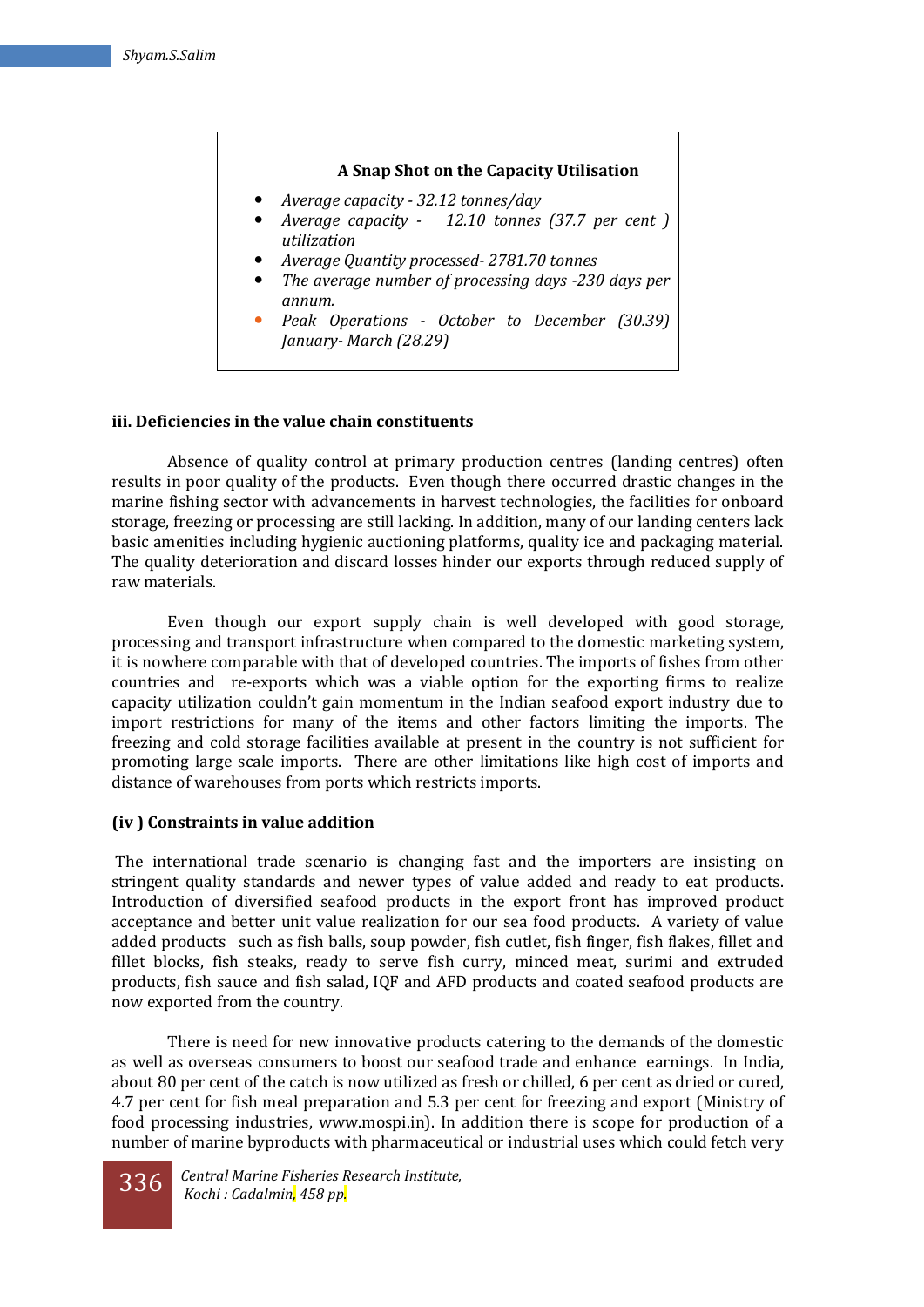high prices in the overseas markets. However the potential for value added and marine byproducts is not fully utilized in the country even though it is endowed with abundant cheap resources, labour and infrastructural facilities. There is need for development and promotion of value added products and marine byproducts to enhance our export earnings. Even though the share of value added and marine byproducts in the total export increased over the years, the decadal average shows a meager ten per cent share in the total volume of sea food exports. However the last three years showed significant share of around 12.5 per cent.

### **B. Opportunities**

### **i. Emergence of candidate species**

Indian sea food sector has better opportunities with capture and trade of candidate species like puffer fish, yellowfin tuna, certain species of sharks having good export demand. Puffer fish which was a menace to the gears had been identified as a deliquacy in the Far East fetching around a couple of dollars per kg. The success in mariculture technologies for export oriented varieties like Cobia ( *Rachycentron sp)*, lobsters and open sea cage farming offer vast scope for augmenting fish production in the future. In addition, the aquaculture sector of the country is also witnessing a boom with introduction of exotic species *L. vannamei* in the culture system which yields better returns. Enhancing production of *L. vannamei* which is a preferred item in the European markets may improve the performance of the seafood export industry which suffers setback from reduction in capture and culture based shrimps. White shrimps yields better returns with per hectare production of up to 20 tonnes/ha when compared to 2- 3 tonnes/ha for black tiger shrimp. The culture duration is 3 months only as compared to the duration of 5 months of tiger shrimps and yields better returns under intensive and semi intensive farming.

## **ii. Augmented Domestic market**

The domestic fish market is growing in leaps and bounds with population and percapita income growth rates, changes in food habits, increasing awareness on nutritional qualities of fish, improvements in transport, storage and processing facilities and access to quality fish. The exports of high value fishes like seerfishes and pomfrets declined even with increase in landings and it shows the competitiveness of the domestic market and affordability of these fishes to affluent domestic consumers. Analysis of price changes in the past decade showed that for many of the high value fishes, the price increase in the domestic market was more than that of the export market. The strong domestic market offer promising scope for the export sector in the country by utilizing the existing infrastructural facilities for developing products suited for the domestic sector and achieving economies of scale.

337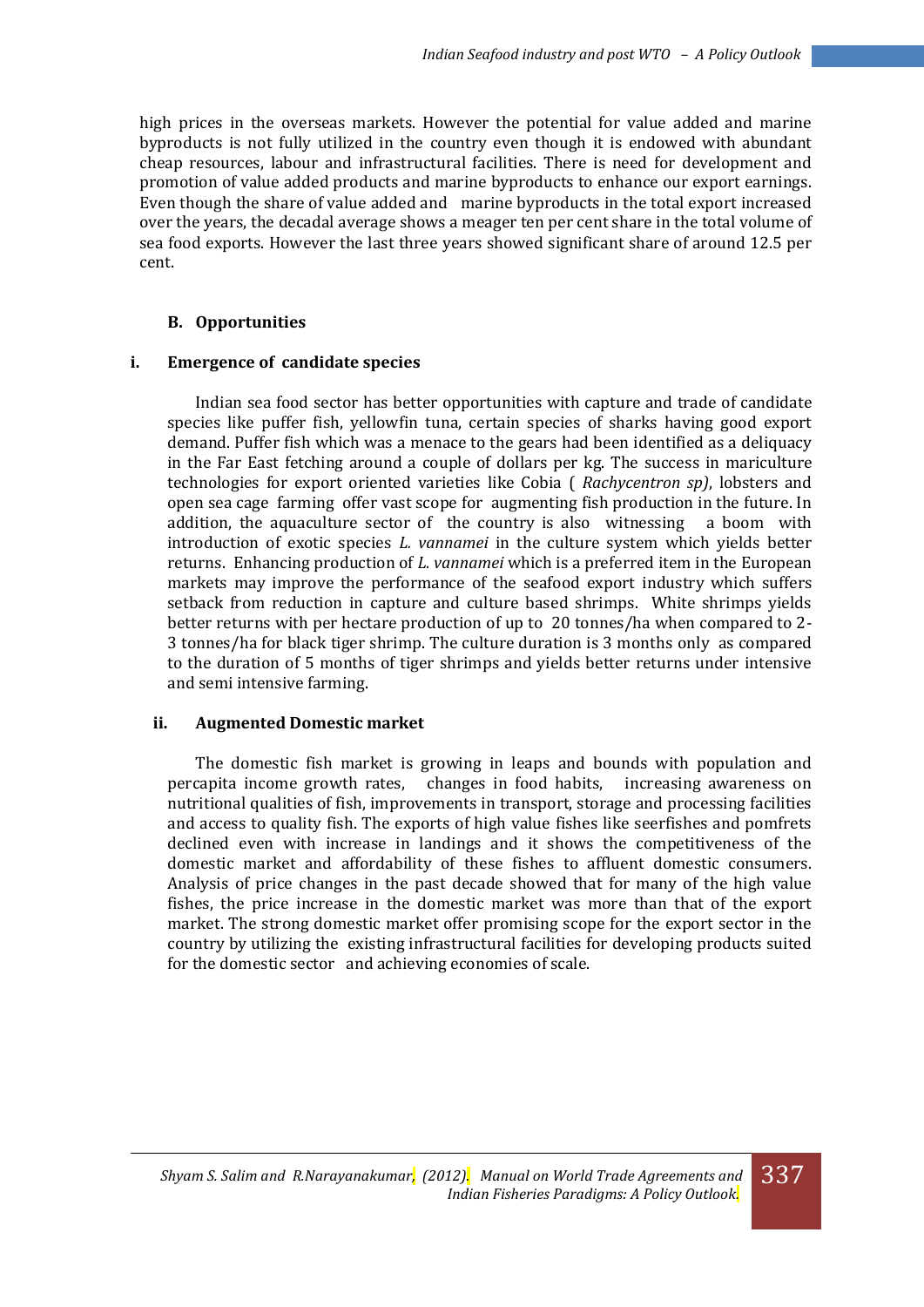

Figure 30.5 Growth in doemstic marine fish prices at first and last sales(2000-10)

In addition, the increase in the prices of the high value exportable fin fish species like pomfrets, seerfishes, tuna, ribbon fishes and snappers in the domestic market was very much higher than that of the export market. The avaerge reatil price realised per kg for seer fishes and pomfrets were even higher than that of the unit value realised in the export market indicating the competitiveness of the domestic market (Table 1). The augmented doemstic market offer promising scope for the export sector to develop quality products which cater to the needs of the domestic consumers by utilzing their existing capacity.

| Name of<br>fish | Export price |         |                      | Domestic price |         |                      |
|-----------------|--------------|---------|----------------------|----------------|---------|----------------------|
|                 | 1997-98      | 2007-08 | per cent<br>increase | 1997-98        | 2007-08 | per cent<br>increase |
| Ribbon<br>Fish  | 27           | 52      | 92.59                | 16             | 50      | 212.5                |
| Pomfrets        | 172          | 228     | 32.56                | 120            | 248     | 106.67               |
| Tuna            | 38           | 58      | 52.63                | 25             | 49      | 96                   |
| Mackerel        | 40           | 64      | 59.1                 | 30             | 59      | 96.67                |
| Sardine         | 34           | 21      | $-38.5$              | 25             | 42      | 68                   |
| Seerfish        | 67           | 133     | 98.51                | 73             | 265     | 263.01               |
| Snappers        | 51           | 132     | 159.14               | 38             | 62      | 63.16                |

Table 30.1 Comparative analysis on the Export and Domestic price of exportable varities/ species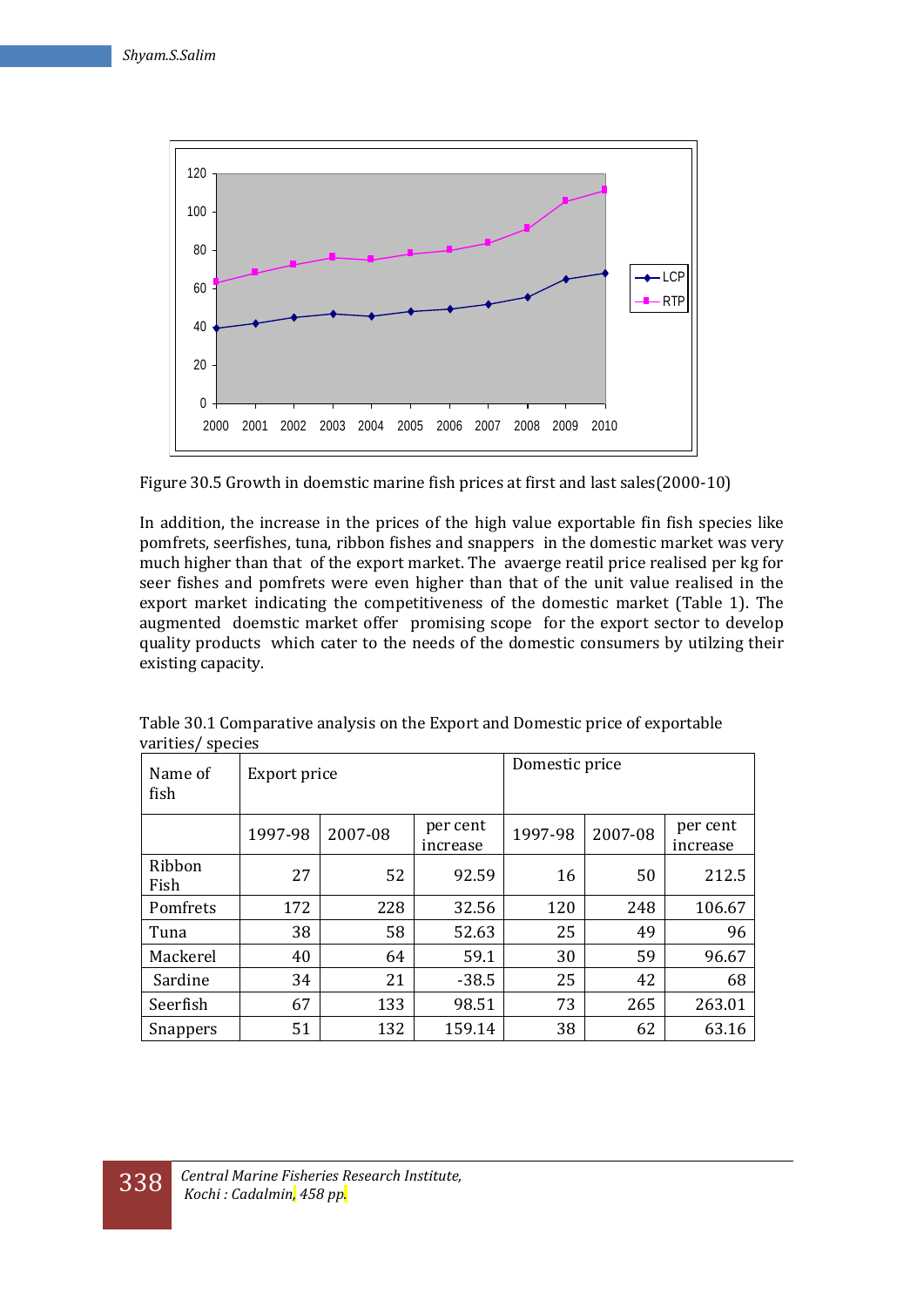## **iii. Changed world economic order :Trade agreements like SAPTA and ASEAN and global recession**

Indian sea food export sector performed well under the changed world trade scenario with new free trade agreements like ASEAN and SAPTA and under global economic recession which is evidenced by the marked increase in quantity, value and unit value realized during the period 2007-11.



Figure 30..6 Performance of the seafood exports during 2007-2011

The ASEAN free trade will provide with an opportunity to reap in the export economies of scale through the timely and incessant availability of raw materials thereby increase export domain and realm of operations. The ASEAN provides additional market access to Indian exporters and opportunities for new investment. In addition, the expected increased volume of trade will provide gainful direct and indirect employment in sector. There also exist possibilities of outsourcing products from overseas at competitive prices from the ASEAN members. In the short run due competitiveness, processors will start to strengthen their plants by producing value added products and improve quality for their products. The results of impact analysis from exporters and processors are presented in Table 2 and 3.

ASEAN Agreement is India's first multilateral trade agreement which opened a 1.70 billion consumer market to the member countries with a combined GDP of \$ 2.3 trillion. The Agreement provides an array of business opportunities that will brighten the economic sentiment of the ASEAN business community.The expected trade is \$ 60 billion by 2011-12 and China has already an FTA with ASEAN, perhaps on more favourable terms. By this FTA, India, though not by way of competition, will have access to this flourishing market . ASEAN will reduce its heavy dependence on China .FTA can be extended to service sector anjd whose dialogues are in process . Between 1997 and 2006 China's free trade with ASEAN increased from 3.7 to 11.4 per cent whereas for India, it is 1 to 1.6 per cent. So India has huge potential to raise its trade with ASEAN due to this FTA. ASEAN is India's 4<sup>th</sup> largest trading partner after the E.U., USA and China. The FTA with ASEAN will lead to closer economic integration. Prospect \$ 3.3 US billion fisheries export to various ASEAN members due to its geographical advantage, less freight charges, commonality of consumables and less stringent measures.

339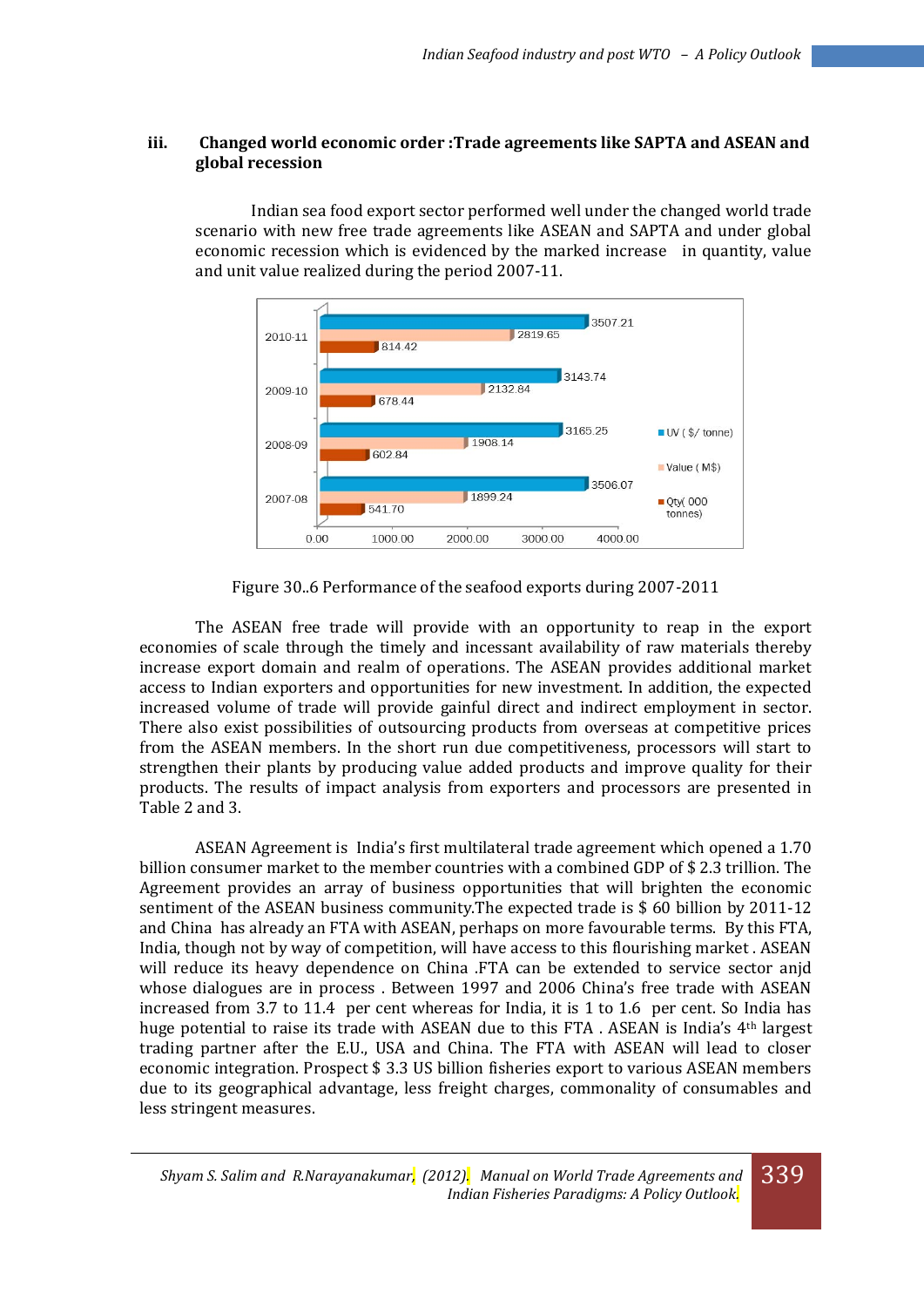The important weaknesses and threats anticipated include exchange rate fluctuations- huge with ASEAN countries ,huge difference in productivity, labour cost and inputs, dumping of 177 species of fish from Thailand and Vietnam. comparative advantage in farmed shrimp in countries like Thailand and Vietnam, ornamental fish from Singapore and Malaysia and yellow fin tunas from Indonesia. There exist huge amount of subsidies by ASEAN – India hardly 0.5 per cent. The imports of cheaper varieties will result in crash of prices which may forcing fishers to give up fishing. The FTA is likely to permit zero tariff imports of sardines, mackerels, anchovies and crabs.It is also feared that cheaper imports of local popular varieties will spell doom to fishing communities. The sector that is going to be hit worst is fisheries - particularly artisanal fishing which will be unable to compete with the factory fishing carried out by such countries as Thailand. There is a fear that new forms of trade barriers (251 notifications) by ASEAN will further dampen trade. Further liberalisation in fisheries sector to increase trade will precipitate debt trap and related problems of the fishing community

The Possible impact of ASEAN agreement was analysed on different stakeholders/resources 1.Consumers

- 2. Exporters
- 3. Processors
- 4. Resources
- 5.Primary stakeholders
- 6.Market functionaries

## **1 Impact on consumers**

The consumer will in a way be benefited by the FTA on account of ensuring year round availability, price stabilization and affordability providing commodity diversification, meeting taste and preferences, parity on demand and supply and thereby enhancing nutritional security. The results of impact analysis from consumers are presented in Table 30.2 The impact study revealed that free trade agreement leads to year round availability of fishes which was opined by 204 out of 240 consumers (85.2 per cent) and 75.2 per cent of consumers ensured that there will be price stabilization and affordability in the fish market due to free trade agreement. 63.2 per cent of consumers responded that free trade agreement helps to commodity diversification of fishes.

| Impact factors                        | Response (Per cent) |
|---------------------------------------|---------------------|
| Parity on demand and supply           | 102 (42.5)          |
| Price stabilization and affordability | 180 (75.2)          |
| Providing commodity diversification   | 152(63.2)           |
| Meeting taste and preferences         | 78 (32.5)           |
| Ensuring year round availability      | 204 (85.2)          |
| Enhancing nutritional security        | 84 (35.2)           |

|  | Table 30.2 : Impact analysis of fish consumers |  |  |
|--|------------------------------------------------|--|--|
|--|------------------------------------------------|--|--|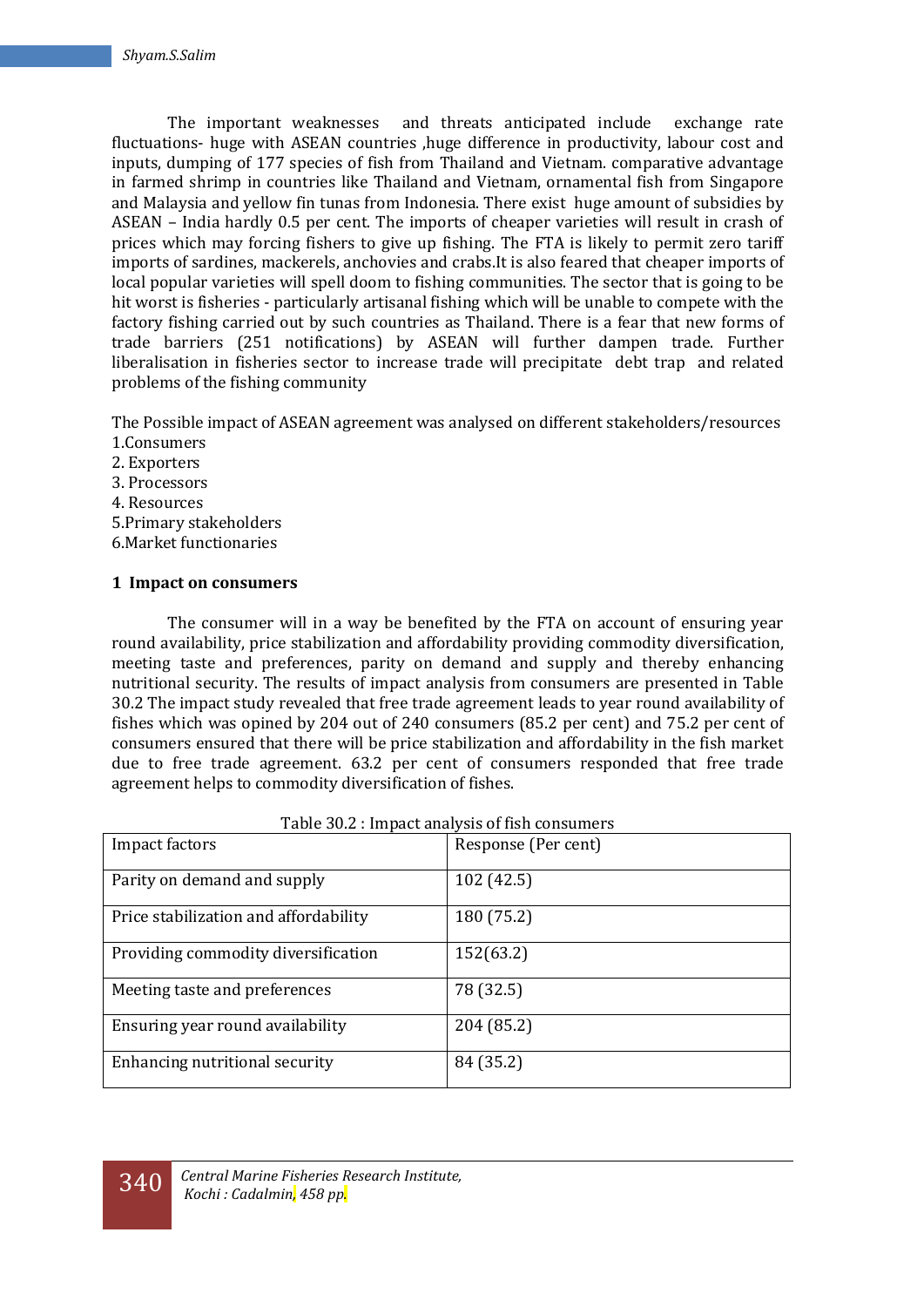### **2 Impact on exporters**

ASEAN with 600 million people against India's billion plus presents a substantial opportunity for Indian exporters and businessman. The ASEAN free trade will provide with an opportunity to reap in the export economies of scale through the timely and incessant availability of raw materials thereby Increase export domain and realm of operations. The ASEAN provides additional market access to Indian exporters and opportunities for new investment. In addition the expected increased volume of trade will provide gainful direct and indirect employment in sector. There also exist possibilities of outsourcing products from overseas at competitive prices from the ASEAN members. In the short run due competitiveness, processors will start to strengthen their plants by producing value added products and improve quality for their products. The results of impact analysis from exporters and processors are presented in Table 3 and 4. 45 exporters out of 50 exporters (90.0 per cent) opined that there would be more export economics of scale due to free trade agreement. 89.0 per cent of exporters agreed that free trade agreement leads to timely and incessant availability of raw materials. 75.0 per cent of exporters felt that free trade agreement would increase export domain and realm of operations related to fish exports. (Table 30.3)

| Impact factors                                     | Response (Per cent) |
|----------------------------------------------------|---------------------|
| Reaping export economics of scale                  | 45 (90.0)           |
| Increase export domain and realm of operations     | 37 (75.0)           |
| Timely and incessant availability of raw materials | 44 (89.0)           |
| Additional market access to Indian exporters       | 28(56.0)            |
| Opportunities for new investment                   | 15(30.0)            |
| Providing gainful employment 1 tonne - 200 mandays | 33 (65.0)           |

Table 30.3 : Impact analysis of fish exporters

#### **3 Impact on processors**

The impact study of processors revealed that there would be Higher capacity utilization of processing plants due to free trade agreement.(92 per cent) and 85.0 per cent of the processors agreed that there would be more economics of scale. 75.0 per cent of (37 processors) opined that free trade agreement leads to direct and indirect employment in sector. (Table 30.4)

### **Table 30.4 : Impact analysis of fish processors**

| Impact factors                                   | Response (Per cent) |
|--------------------------------------------------|---------------------|
| Higher capacity utilization of processing plants | 46(92.0)            |
| Economics of scale                               | 43 (85.0)           |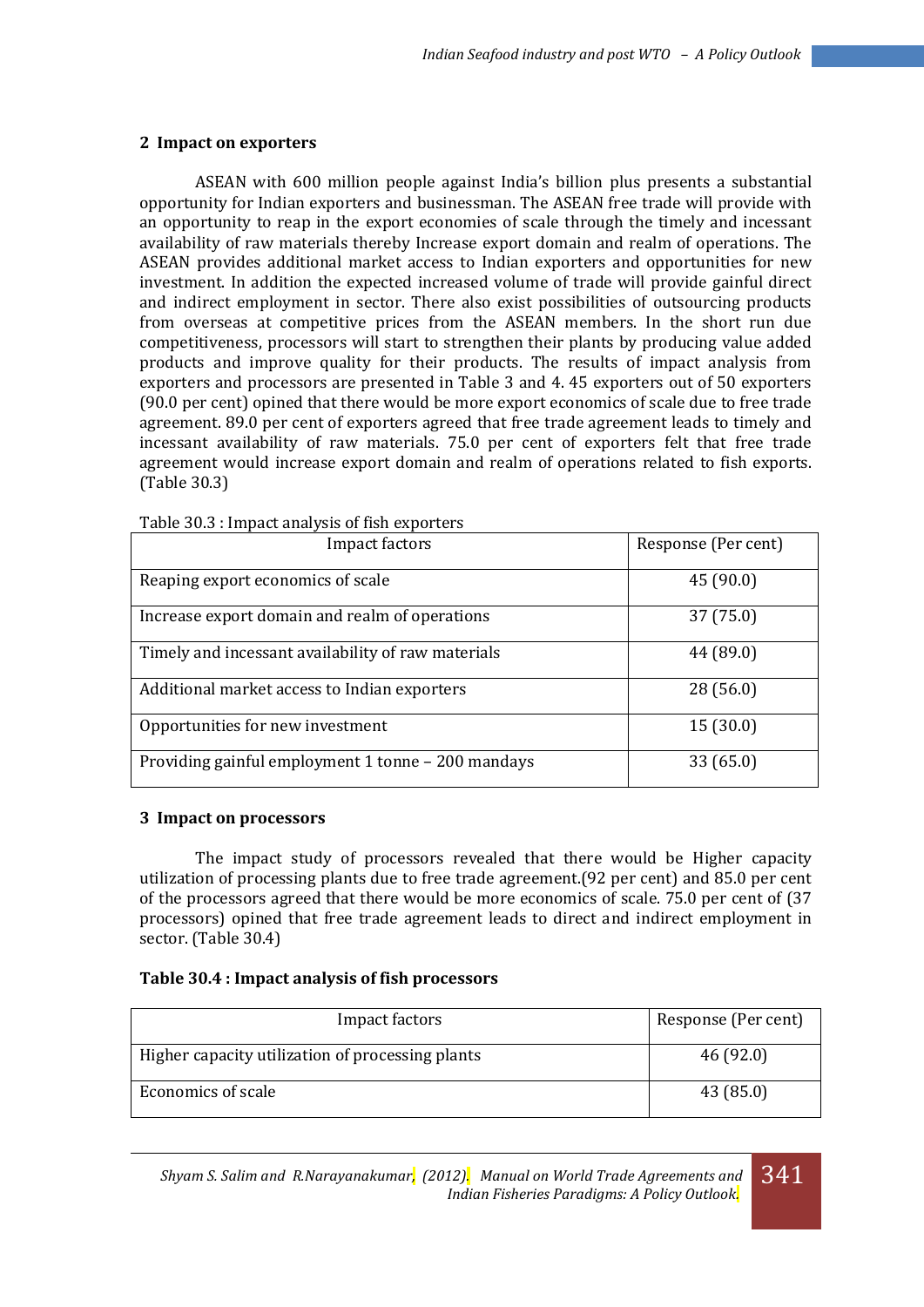| Outsource products from overseas at competitive prices from the<br><b>ASEAN</b> members                                                                 | 26(53.0)  |
|---------------------------------------------------------------------------------------------------------------------------------------------------------|-----------|
| Direct and indirect employment in sector                                                                                                                | 37 (75.0) |
| Due to competitiveness, processors will start to strengthen their<br>plants by producing value added products and improve quality for<br>their products | 25(50.0)  |

## **4 Impact on resources/environment**

The marine fisheries sector in India is stagnating with marine fish landings over the period of years shows depletion of resources. The over fishing in India has lead to the depletion of fishery resources which in turn affect environment. With this agreement, importing such depleting items from ASEAN countries would reduce negative impact on environment. Also there exists the possibility of "Fishing holidays" to replenish and rejuvenate fisheries stock and to avoid negative environmental impact. During these period import can be done to meet local demand.Impact on environment was studied based on Kerala's fisheries production over the period of years shows depletion of resources , over fishing in India leads to depletion of fishery resources which in turn affect environment, with this agreement, negative impact on environment would be reduced by importing such depleting items from ASEAN countries."Fishing holidays" to replenish and rejuvenate fisheries stock and to avoid negative environmental impact and during these period import can be done to meet local demand .

## **5 Impact on primary stakeholders**

Impact on primary stakeholders was based on the fact that dependents for livelihood. Since 50 per cent of fishermen community ( non mechanized and motorized) earn their livelihood from only 20-25 per cent of total catch. There exists high cost of fishing and decreasing CPUE (Catch Per Unit Effort) and geographical similarities between ASEAN and Kerala marine ecosystem leads to negative impact. The major countries like Thailand and Vietnam may dump 177 species of fish in the Indian market which will threaten livelihood security of fisherman and if the FTA allows Thai fishing vessels access the Indian territorial waters, it leads to over-fishing and the damage to fish stocks , Highly disorganized fish marketing systems where the price spread accounts to more than 40 per cent and fresh catch of anchovy, lobster, crab, sardine, mackerel, shark, shrimp and squid may be replaced by refrigerated cheap imports. Further liberalization of fisheries sector to increase trade will precipitate the problems of fishing community and cant stand the factory fishing of some of the ASEAN countries like Thailand and Vitenam

Bottlenecks in ASEAN agreement include agreement was only for trade-in-goods and did not include software and information technology and the rules of chances of Chinese fish into India through ASEAN isn't discussed and there exists a lack of clarity and over lapping in the negative list with respect to different processed form .And according to GATT agreement 24, it is mandatory for WTO signatories to open up trade. So products can't be maintained in the negative list for longer period.

The biggest apprehension exists with the primary stakeholders since 50 per cent of fishermen community (non mechanized and motorized) earn their livelihood from only 20- 25 per cent of total catch are already suffering from increasing cost of fishing and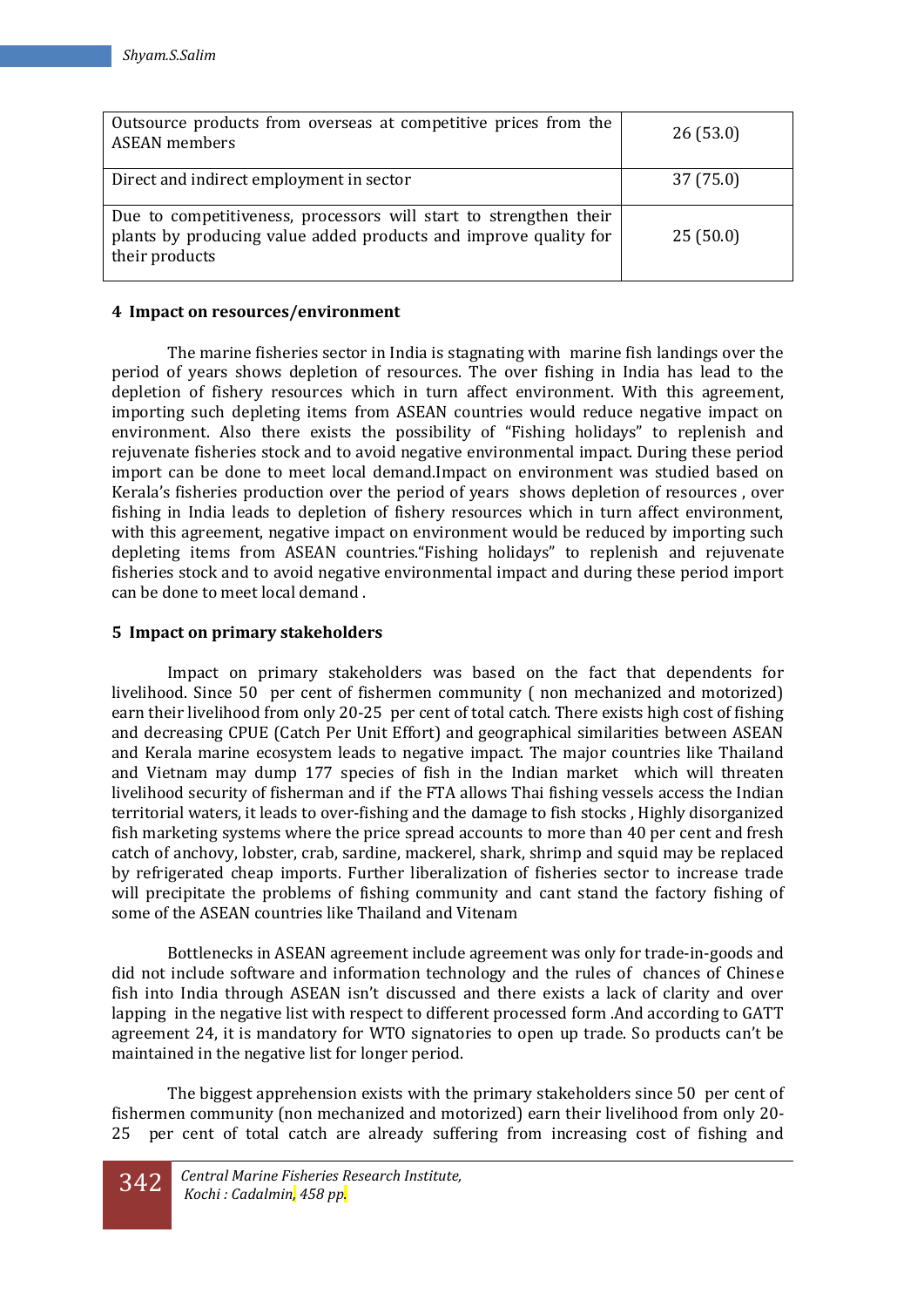decreasing CPUE (Catch Per Unit Effort). The preset system of fish marketing is highly disorganized where the price spread accounts to more than 40 per cent. Fresh catch of anchovy, lobster, crab, sardine, mackerel, shark, shrimp and squid may be replaced by refrigerated cheap imports. Further liberalization of fisheries sector to increase trade will precipitate the problems of fishing community. (The Hindu, 2009). It will be also difficult for the traditional sector to coup up with the factory fishing of some of the ASEAN countries like Thailand and Vietnam. Primary stakeholders fear that free trade agreement leads to distress sale due to low volumes.

Case study of sardine was conducted in Kochi. Comparison of landing centre price and export price of sardine revealed that landing center price of sardine was Rs. 15 per kg and export price was Rs. 17.5 per kg. So landing center price was competitive than export price Fears and apprehensions of primary stakeholders about Indo-ASEAN free trade agreement are only illusion and there would not be any negative impact due this agreement. In addition quality, freshness and timely availability will add to the advantage. Finally fishermen are not at a loss due to free trade agreement. The details are presented in Table 30.5.

| Table bold't domparison of landing centre price and export price of surante           |               |  |
|---------------------------------------------------------------------------------------|---------------|--|
| Item                                                                                  | Price (Rs/kg) |  |
| Landing center price of sardine                                                       | 15.0          |  |
| Export price                                                                          |               |  |
| 1. Price of sardine                                                                   | 5.0           |  |
| 2. Freight charges                                                                    | 7.5           |  |
| (transportation/<br>3. Other<br>charges<br>addition/<br>processing/value<br>berthing) | 5.0           |  |
| Total export price of sardine                                                         | 17.5          |  |

Table 30.5 : Comparison of landing centre price and export price of sardine

#### **6 Impact on market functionaries**

Market functionaries will be having an added advantage of reaping in market economies of scale. The import of fish into the country is to provide ample opportunities in marketing and improving the market structure.

## **Conclusion:**

ASEAN agreement is not a myth but a stark reality. The Agreement provides an array of business opportunities that will brighten the economic sentiment of the ASEAN business community. The expected trade is to the tune of \$ 60 billion by 2011-12. It is important to note that China has already an FTA with ASEAN, perhaps on more favourable terms. By this FTA, India, though not by way of competition, will have access to this flourishing market. In addition it is anticipated that the free trade agreement will reduce ASEAN's heavy dependence on China. The Free Trade Agreement will be extended to the service sector whose dialogue are in progress and is expected to have its take off by December 2011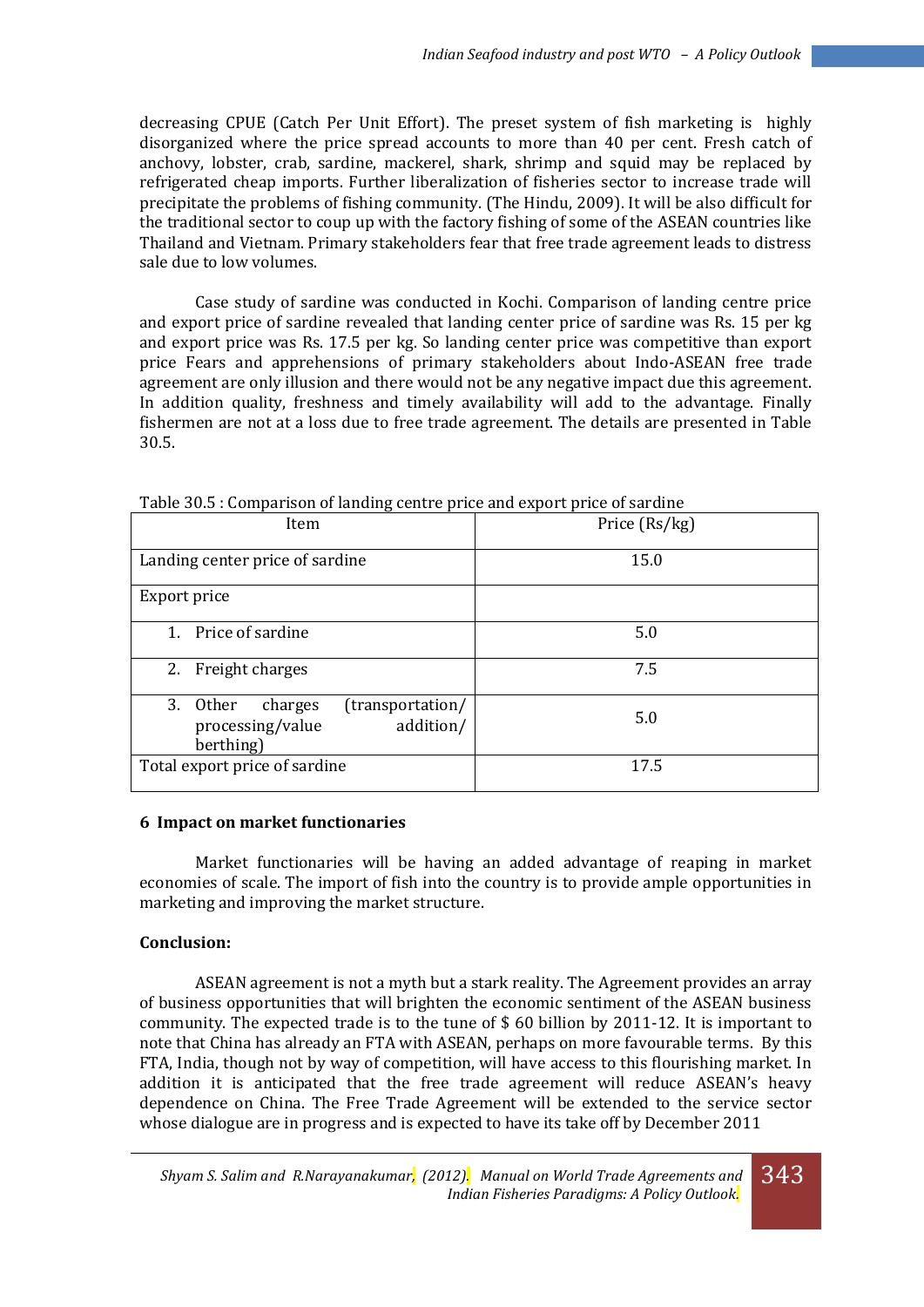The strategies which were cited include **p**rovision of Minimum Support price for fish species, possibilities of an anti- dumping duty ,siphoning off positive terms of trade from other sectors to fisheries to create investment opportunities. micro losses for macro gains . Increasing investment to create multiplier effects and periodic monitoring and evaluation of negative list/ highly sensitive list

## **iv. Ecolabelling and certification**

The sustainable fishery management certification, labelling of fish and sea food products, allowing consumers to use their choice and buying power to select eco-labelled products are innovative approaches necessary for the marine fishing industry to survive in the future. These arrangements will provide a driver for generating a market incentive for the products. An "ecolabel" is a label which identifies overall environmental preference of a product or service within a specific product / service category based on life cycle considerations. The International Organization for Standardization (ISO) has identified three broad categories of Voluntary Environmental Performance Labels, with Ecolabelling fitting under the Type-I designation. Type-I clarified environmental labels as a voluntary, multiple criteria based, third party programme that awards a license that authorizes the use of environmental labels on products indicating overall environmental preferability of a product within a particular product category based on life cycle considerations. Ecolabelling although not yet become an established trade measure, may impact Indian seafood trade in the near future with consumer preference and better prices in overseas markets. Indian fish production and trade sectors may be able to reap the benefits with ecolabelling gaining importance in the International trade arena due to its subsistence nature and ecosystem conservation measures.

 Country Of Origin (COO) is the country of manufacture, production, or growth where an article or product comes from. From a marketing perspective, country of origin is a way to differentiate the product from the competitors. The country of origin has an impact on consumers' quality perceptions of a product, as well as ultimately preference for and willingness to buy that product. The concept of country of origin had been a long pending boon for the Indian fisheries products. There occurs significant re-exports from South East Asian countries and China into the US and European markets .The country of origin clause and the catch certificate indicating the region form where it is being caught will potentially benefit the Indian products in the international market

## **Limitations**

## **(i) Unsustainable fishing practices**

Even though our capture fisheries production has increased over the years, overexploitation and targeted fishing led to declining catch trends in most of the west coast states like Maharashtra and Gujarat and stagnating catch levels of demersal resources in Kerala. The increased export demand led to the targeted fishing of varieties like shrimps, cephalopods, pomfrets etc and decline in their landings. In addition, destructive fishing methods like trawling and use of engines with huge capacities contributed to the depletion in the stock of certain resources. In addition losses due to bycatch, discards and juvenile fishing are other major factors limiting the sustainability of fish production in the country. Eventhough the situation has not reached an alarming level, unless the fishery is

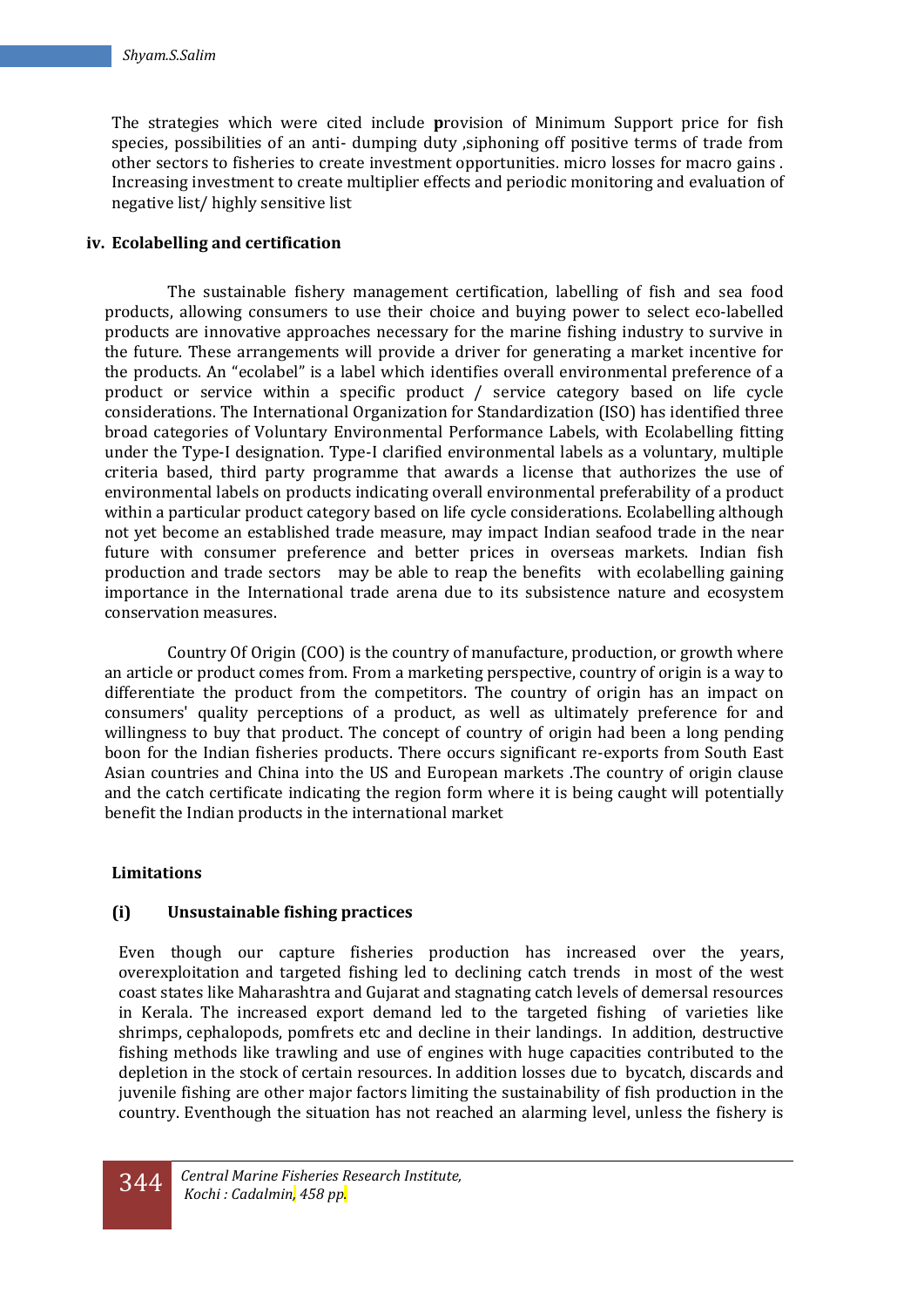conserved through following responsible fishing practices it will become a serious threat to the fish production and trade in the country.

#### **(ii) Technological constraints in aquaculture/ mariculture**

Eventhough the aquaculture sector is expecting a boom with introduction of disease tolerant *vannamei*, it also faces several technological constraints like deficiency in supply of quality seeds, lack of expertise in hatchery and farming practices, shortage and high cost of labour, costs for pollution abatement and other environmental requirements, social risks and market failure. In the mariculture sector also there are several limitations like absence of proper water leasing policies in most of the states, suitability to different locations, shortage of trained manpower, risks due to environmental variations and climate change, poaching and huge investment costs.

#### **(iii ) Continued trade impediments**

The stringent measures set by WTO and also by private retailers at international market for social and environmental purposes like protection of labour rights, elimination of child labour, environmental pollution , ecosystem/resource conservation etc affect our sea food trade in the future which may require reorientation of our capture and culture fisheries production and trade sectors through macro level policies. In addition, the implementation of IUU Regulations may adversely affect our exports from capture fisheries sector at least in the short run because of it being open access and unregulated. Uncertainty in prices in the international market with economic recession spreading to most of the target markets lead to delay in payments, loss in revenue and delay in realizing new markets. The uncertainties in prices often lead to additional cost of storage and delayed shipments and increased demurrages.

 There is widespread concern in exporting countries about the impact of the new traceability requirements introduced in 2010 in major markets to prevent Illegal, Unreported and Unregulated (IUU) fishing. The FAO Conference of the Agreement on Port State Measures also has given approval to prevent, deter and eliminate IUU fishing. This has got serious implication in the Indian seafood trade as the marine capture fishery in the country is primarily open access and regulations exist only in the form of seasonal bans and mesh size regulations. Elimination of IUU fishing requires imposing regulations in capture fisheries sector for product acceptance in global markets. Regulating the capture fisheries sector in the country is a difficult task and may raise serious several issues from nature of regulations, ownership rights and on transaction costs of implementation.

#### **(iv) Poor market information systems**

The lack of market and product information leads to demand and supply constraints. The taste and preference of the buyers are ever changing that it becomes difficult to cope up with their demand. Often the demand for the product forms changes with income and seasons. On the supply side, the awareness on ecolabelling, catch certificate and numerous trade regulations and quality standards becomes important. The lack of proper market intelligence and poor market news leads to lag in equipping the seafood traders. In addition, lack of proper forward and backward market linkages in both capture fisheries and aquaculture sectors affects the efficiency and viability of most of the exporting firms

345